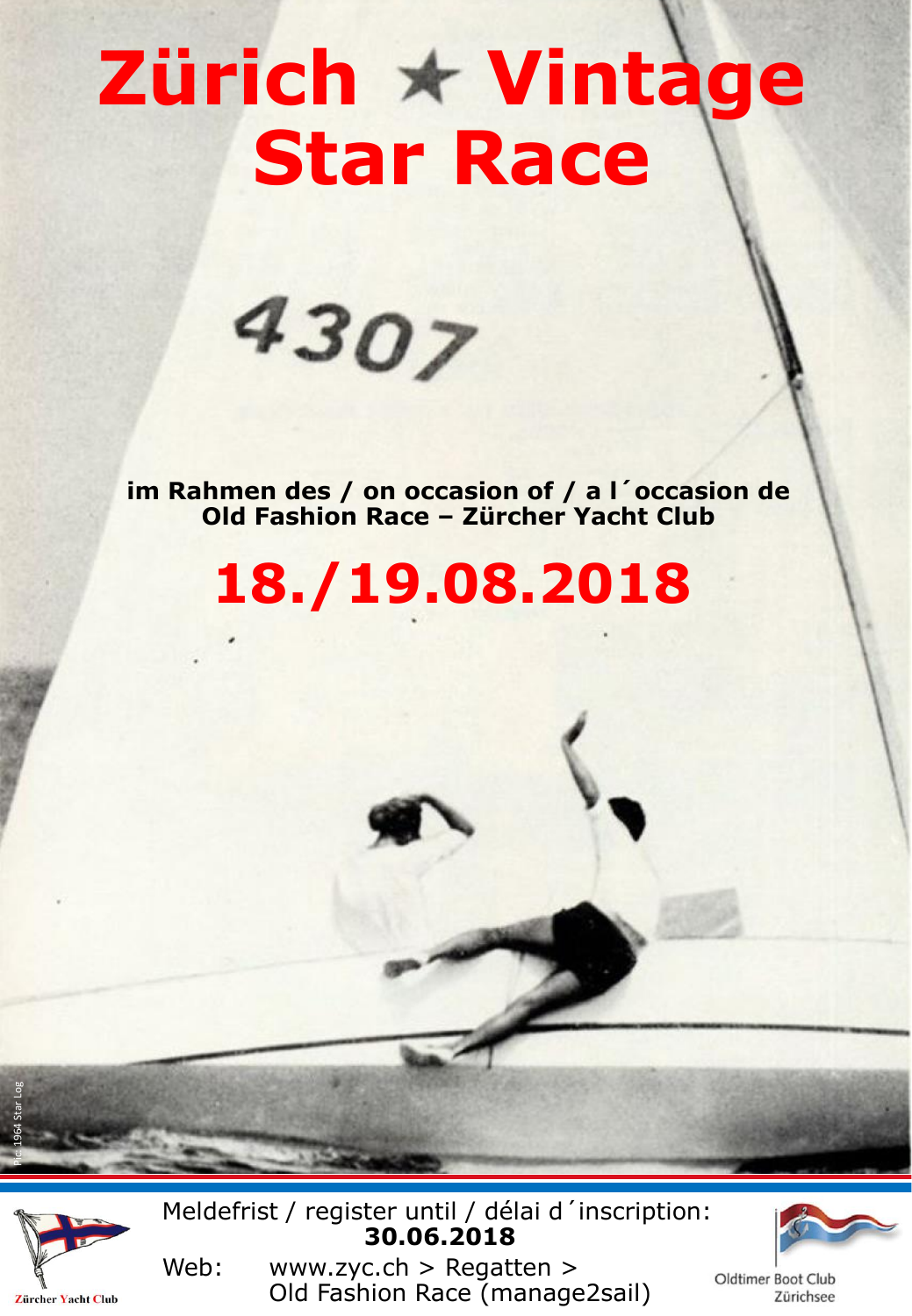

Zürich Vintage Star Race Old Fashion Race, 18./19.08.2018



Oldtimer Boot Club Zürichsee

# **1. Das Old Fashion Race**

Der im Jahr 1902 gegründete Zürcher Yacht Club veranstaltet jedes Jahr das Old Fashion Race im Zürcher Seebecken vor der Kulisse der schönen Stadt. An dieser Regatta wird nach altem Modus je nach Windstärke und –richtung ein passender Kurs gesegelt. Meist können so an beiden Regattatagen zwei Läufe gesegelt werden. Der Zürcher Yacht Club bietet damit dem Oldtimer Boot Club Zürichsee alljährlich eine Startmöglichkeit für alte Boote.

## **2. Das Zürich Vintage Star Race**

Das Starbootsegeln hat eine lange Tradition am Zürichsee seit 1946. Die international bekannteste Bootswerft am See mit dem Namen Portier (früher Suter & Portier) hat viele erfolgreiche Starboote der hölzernen Ära gebaut. Mehrere dieser Vintage-Starboote wurden restauriert. Drei hölzerne Starboote aus den 1960er-Jahren – zwei von Portier und eines von Abeking & Rasmusssen, segeln regelmäßig mit.

Verschiedene Klassikerregister und Journalbeiträge zeigen, dass noch zahlreiche weitere Boote aktiv gesegelt werden. Der Zürcher Yacht Club bietet den hölzernen Starbooten im Rahmen des Old Fashion Race eine eigene Wertung an und unterstützt eine Vereinigung der dieser Klassiker mit großem Enthusiasmus. Wir schreiben darum das Zürich Vintage Star Race aus und laden alle Eigner und Segler von hölzernen Starbooten ein, sich für diesen Anlass anzumelden. **Kommt nach Zürich!**

Das einzigartige Ambiente des schwimmenden Clubhauses mit Blick in die Schweizer Alpen ermöglicht vor und nach den Regatten gesellige Stunden. Wir hoffen, dass dieser Anlass auch dazu beiträgt, dass die hölzernen Starboote weiter gepflegt und aktiv gesegelt werden und dass vielleicht auch anderswo in Europa ein weiteres Vintage Star Race ausgerufen wird.

## **3. Teilnahmebedingung für das Zürich Vintage Star Race**

Teilnahmeberechtigt sind alle Boote deren Rümpfe aus Holz gemäß Klassenvorschrift der ISCYRA gebaut wurden.

#### **4. Ausschreibung und Segelanweisung**

Das Zürich Vintage Star Race wird im Rahmen des Old Fashion Race des Zürcher Yacht Clubs ausgetragen. Die Ausschreibung und Segelanweisungen für das Old Fashion Race sind auf der Internetseite des Zürcher Yacht Clubs publiziert **www.zyc.ch → Regatten → Old Fashion Race** Die Dokumente gelten analog für das Zürich Vintage Star Race.

#### **5. Startgeld**

Es wird kein gesondertes Meldegeld erhoben, bitte nur regulär beim **Old Fashion Race**, Kategorie **Vintage Star Race** anmelden.

#### **6. Wertungen und Preise**

Bei genügend Teilnehmern (6+ je Gruppe) wird in zwei Gruppen gesegelt:

- **Vintage Classic** (Holz-Rigg, traditionell)
- **Vintage Performance** (Alu-Rigg, modernisiert)
- Es gibt Rangpreise für alle drei Bestklassierten je Klasse/Gruppe

Es gibt verschiedene Sonderpreise (ältestes Boot, weiteste Anreise, größte Authentizität)

#### **7. Anmeldung**

Bitte verbindlich anmelden auf **www.zyc.ch Regatten Old Fashion Race manage2sail : Vintage Star Race** Wegen der notwendigen Vorbereitungen für Liegeplätze gilt ein früherer Meldeschluss: **30.06.2018**

#### **8. Kommunikation & Logistik**

Wir bitte alle, die sich für das Zürich Vintage Star Race angemeldet haben oder Fragen dazu haben, sich per Mail mit Angabe der Segelnummer und gerne einem Bild des Bootes bei einer der folgenden Personen zu melden:

Raoul Laimberger, Star 4440: D / F / I: **raoul.laimberger@bluewin.ch** 

Christoph Kempermann, Star 4929: D / E / NL: **christoph.kempermann@t-online.de**

Bei Fragen zur Anfahrt, Logistik usw. bitte frühzeitig bei Raoul Laimberger melden.

Es wird empfohlen, die **Unterkunft** früh zu organisieren. Folgender Kontakt hilft vor Ort weiter: **https://www.zuerich.com/de/besuchen/tourist-information E/F**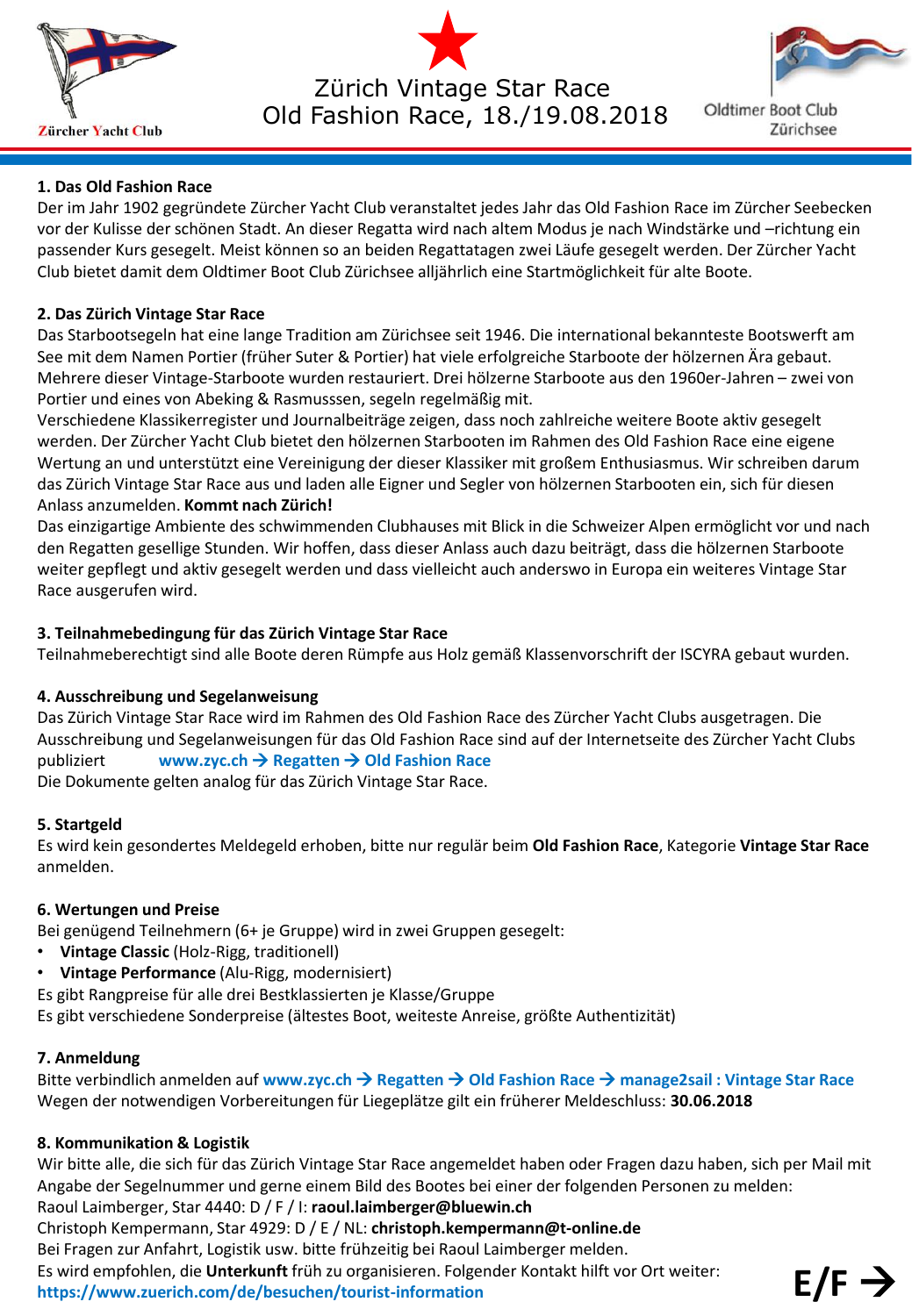

Zürich Vintage Star Race Old Fashion Race, 18./19.08.2018



Oldtimer Boot Club Zürichsee

# **1. The Old Fashion Race**

Zürcher Yacht Club (ZYC), founded in 1902, hosts an annual "Old Fashion Race"on Lake Zurich in front of the beautiful city scenery. This race is held in traditional mode with courses adjusted to local wind direction and strength. Usually, two races can be held on each day of the event. Every year, ZYC provides the Oldtimer Boat Club Zürichsee (OBCZ) with opportunity for classic boats to meet for racing.

# **2. The Zürich Vintage Star Race**

Starboat racing has a long tradition on the lake since 1946. The internationally renowed builder Portier (before Suter & Portier) built many boats in the wooden era. Several of these Vintage Starboats have been restored, and three from the 1960's – two Portiers and one Abeking & Rasmussen – participate regularly.

Several classic boats registers and magazine articles show that numerous other boats sail regularly. ZYC offers an own rating in the context of the Old Fashion Race to all wooden Stars and supports a reunion of such classics with great enthusiasm. We therefore announce the Zürich Vintage Star Race and invite all owners and sailors of wooden Starboats to register for this event. **Come to Zurich!**

The unique setting of a floating boathouse, looking out on the swiss alps, provides a sociable atmosphere before and after races. We hope that this event also contributes to the goal that more wooden Stars are groomed and sailed actively, and that maybe more Vintage Star Race events are held throughout Europe.

# **3. Participation in Zürich Vintage Star Race**

Entitled for participation are all boats with wooden hulls built to ISCYRA specifications.

# **4. Notice of race and sailing instructions**

The Zürich Vintage Star Race will be held as part of the Old Fashion Race of the ZYC. The notice of race and sailing instructions are published on the web page of ZYC:

# **www.zyc.ch → Regatten → Old Fashion Race**

The documents are valid for Zürich Vintage Star Race as well.

# **5. Fees**

There is no extra participation fee, please register regularly for the **Old Fashion Race**, section **Vintage Star Race**.

# **6. Ratings and Awards**

Enough participants provided (6+ per group), there will be two groups:

- **Vintage Classic** (wooden rig, traditional)
- **Vintage Performance** (Aluminium rig, modernised).

There will be awards for the top three boats in each group.

Special awards are provided , i.e. for oldest boat, longest travelling distance or most authentic boat.

# **7. Registration**

Please turn in your binding registration on

**www.zyc.ch → Regatten → Old Fashion Race → manage2sail: Vintage Star Race** 

To allow for necessary preparations, please register latest by **June 30th, 2018**.

# **8. Communications & logistics**

We kindly ask all who have registered for the Zürich Vintage Star Race or who have questions, please send an email with boat number, and preferably a picture of the boat as well, to one of the following persons:

Raoul Laimberger, Star 4440: D / F / I: **raoul.laimberger@bluewin.ch** 

Christoph Kempermann, Star 4929: D / E / NL: **christoph.kempermann@t-online.de**

For questions regarding travelling, logistics etc. please contact Raoul Laimberger at your earliest convenience. We recommend to arrange **accomodation** early as well. The following contact provides local directions:

**https://www.zuerich.com/en**